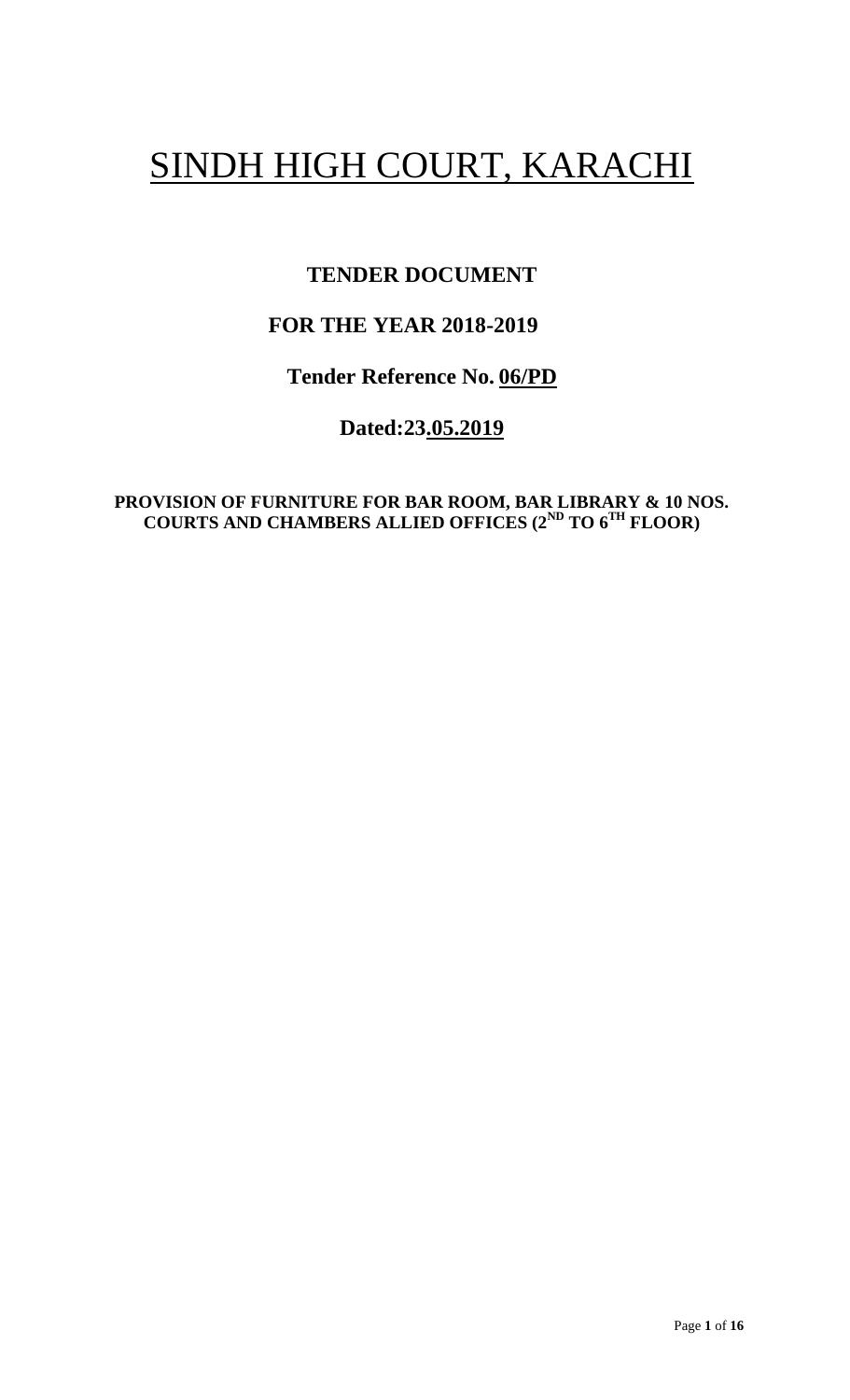# **Contents**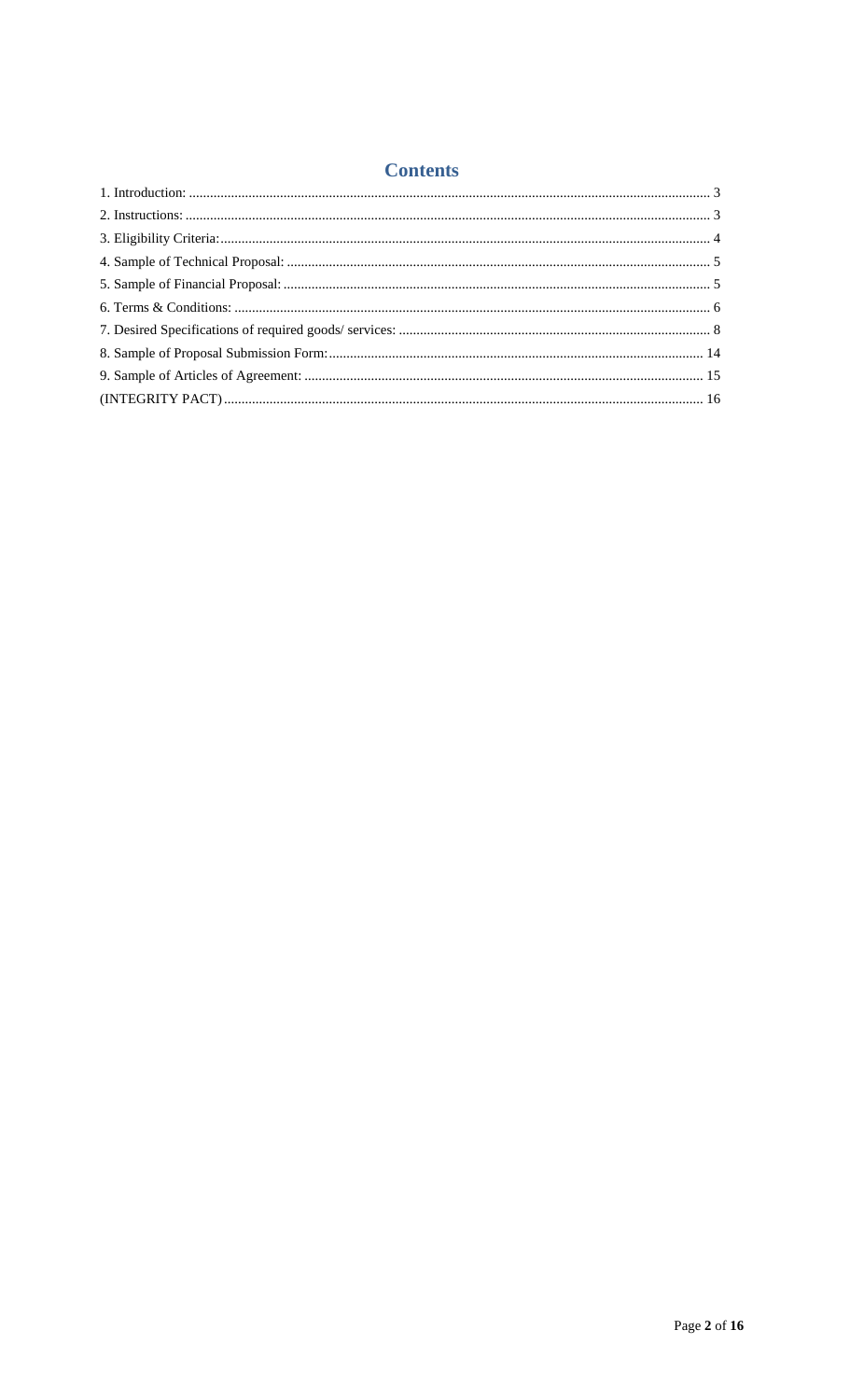# **1. Introduction:**

Dear Tenderer:

<span id="page-2-0"></span>The **SINDH HIGH COURT (SHC)** is the highest judicial institution of the province of [Sindh.](https://en.wikipedia.org/wiki/Sindh) We are interested to **avail the services of suppliers for Provision of Furniture for Bar Room, Bar Library & 10 Nos. Courts and Chambers Allied Offices (2nd to 6th floor) at City Court, Karachi (District West)** as per specifications mentioned in tender document, from your esteemed firm / agency.

## **2. Instructions:**

- (a) The Sindh High Court, Karachi (SHC) expects that aspirant vendors/ firms/ suppliers should furnish copies of all the required documents to ensure a transparent and genuine presentation.
- (b) Kindly do not leave any column/item blank. If you need more space please attach a paper & clearly mention item/column name or number etc. that referred the column/item of the Tender Form.
- <span id="page-2-1"></span>(c) The last date to submit the Tender Document, separate technical & financial proposals along with relevant documents in sealed envelopes is **10th June, 2019 at 11:00 a.m.** in the Office of the learned Project Director, Sindh High Court, Karachi, as reflected in NIT.
- (d) **The technical proposals will be opened on the same day at 11:30 a.m.** in the presence of representatives who may care to attend as reflected in NIT.
- (e) Date and time of opening of **financial proposals** will be uploaded on the official websites of Sindh High Court.
- (f) **Bid Security of 2% of total amount** will be deposited along with Tender Document in shape of PAY ORDER / DEMAND DRAFT/ BANK GUARANTEE in the name of Registrar, Sindh High Court, Karachi.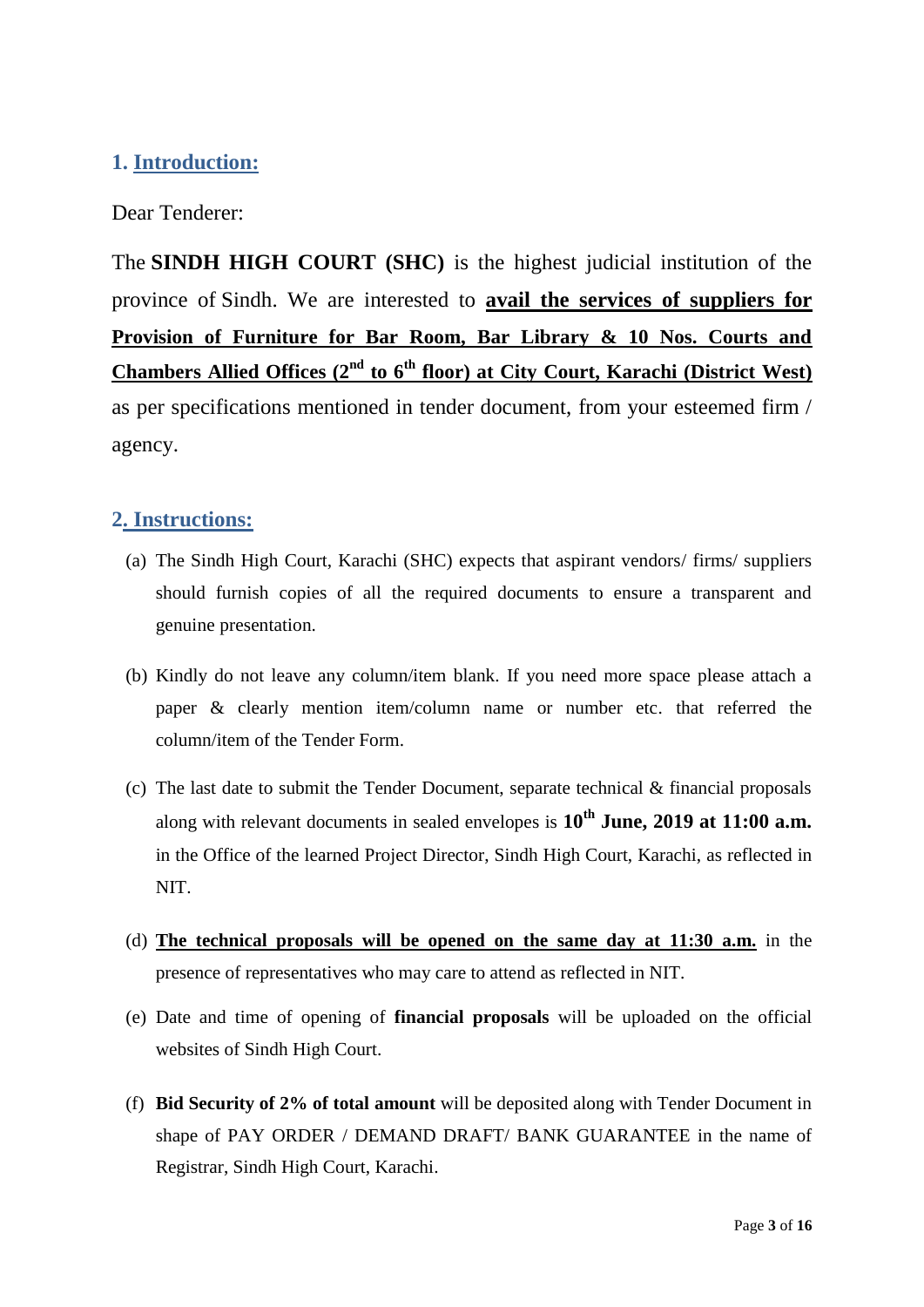# **3. Eligibility Criteria:**

Following documents must be furnished in separate envelop before the opening of Technical Proposal.

<span id="page-3-0"></span>

| S.No.          | <b>Eligibility Criteria</b>                                           | Requirement |
|----------------|-----------------------------------------------------------------------|-------------|
| $\mathbf{1}$   | Profile of company/firm along with copies of relevant documents       | Mandatory   |
| $\overline{2}$ | Copies of relevant Tax Registration Certificates. Must be an Active   | Mandatory   |
|                | <u>Tax payer.</u>                                                     |             |
| 3              | Copies of at least three (03) Purchase/Work orders of similar         | Mandatory   |
|                | nature during the last three years along with Completion              |             |
|                | Certificates for the work completed.                                  |             |
| $\overline{4}$ | Undertaking on judicial stamp paper that firm has never been          | Mandatory   |
|                | blacklisted by any government semi government, autonomous and         |             |
|                | stated owned organization.                                            |             |
| 5              | Total Financial turnover of at least Rs. 49,000,000/- during the last | Mandatory   |
|                | three years. (financial statement or bank statement or both are       |             |
|                | required)                                                             |             |

It is undertaken that all the above mentioned documents have been provided in the sequence as mentioned above. It is fully understood that in case of non-compliance of eligibility criteria, our technical proposal will not be evaluated and no liability would be incur against High Court of Sindh for rejection of tender.

| <b>Name</b>        |  |
|--------------------|--|
| <b>Designation</b> |  |
|                    |  |
| <b>Signature</b>   |  |
|                    |  |
| <b>Stamp</b>       |  |
|                    |  |
|                    |  |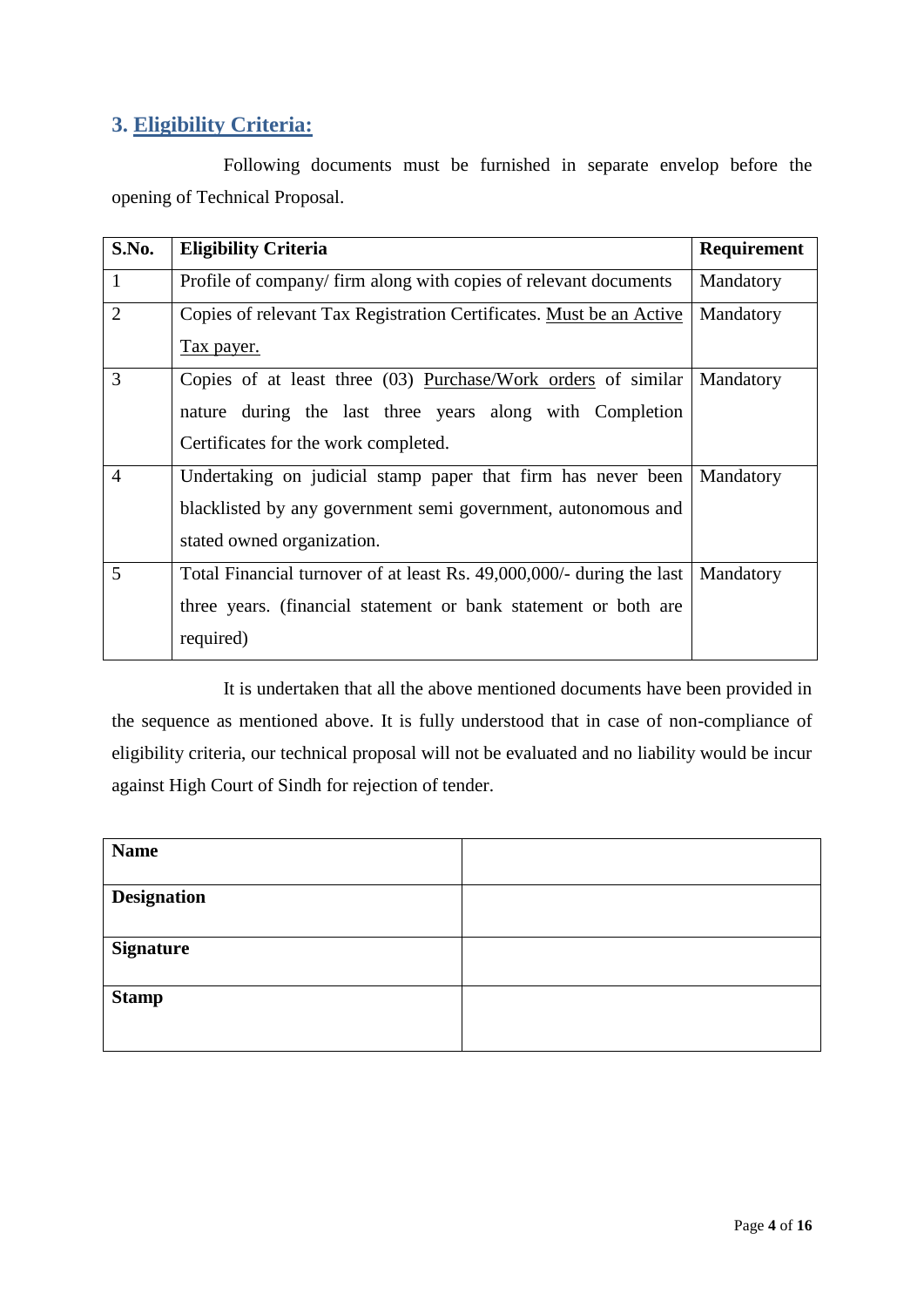# **4. Sample of Technical Proposal:**

- 1. Technical Proposal must include pictures of items as well as full specifications.
- 2. Technical Proposal should be sealed in separate envelope.
- 3. This is only format of Technical Proposal. Kindly do not write anything in the box below.

|  |  |  | To be printed on the letter head of firm/supplier. |
|--|--|--|----------------------------------------------------|

<span id="page-4-0"></span>

| S.No. | <b>Name of Article</b> | <b>Technical Specification</b> | <b>Pictures/Catalogue</b> |
|-------|------------------------|--------------------------------|---------------------------|
|       |                        |                                |                           |
|       |                        |                                |                           |
|       |                        |                                |                           |

#### **Stamp & Signature**

#### **5. Sample of Financial Proposal:**

- 1. Financial proposal should be sealed in separate envelope.
- 2. Rates should be inclusive of all types of taxes.
- 3. Rates should be mentioned in both figures & words.
- 4. Financial Proposal must be submitted on letter head of company/supplier.
- 5. This is only format of Financial Proposal. Kindly do not write anything in the box below.

<span id="page-4-1"></span>

| S.No | <b>Name of Article</b>                   | Quantity | <b>Unit Price including</b> | Amount                |
|------|------------------------------------------|----------|-----------------------------|-----------------------|
|      |                                          |          | all taxes                   | (including all taxes) |
|      |                                          |          |                             | Rs.                   |
|      |                                          |          |                             |                       |
|      |                                          |          |                             |                       |
|      |                                          |          |                             |                       |
|      | <b>Total Amount in figures and words</b> |          |                             |                       |

*To be printed on the letter head of firm/supplier.*

**Stamp & Signature**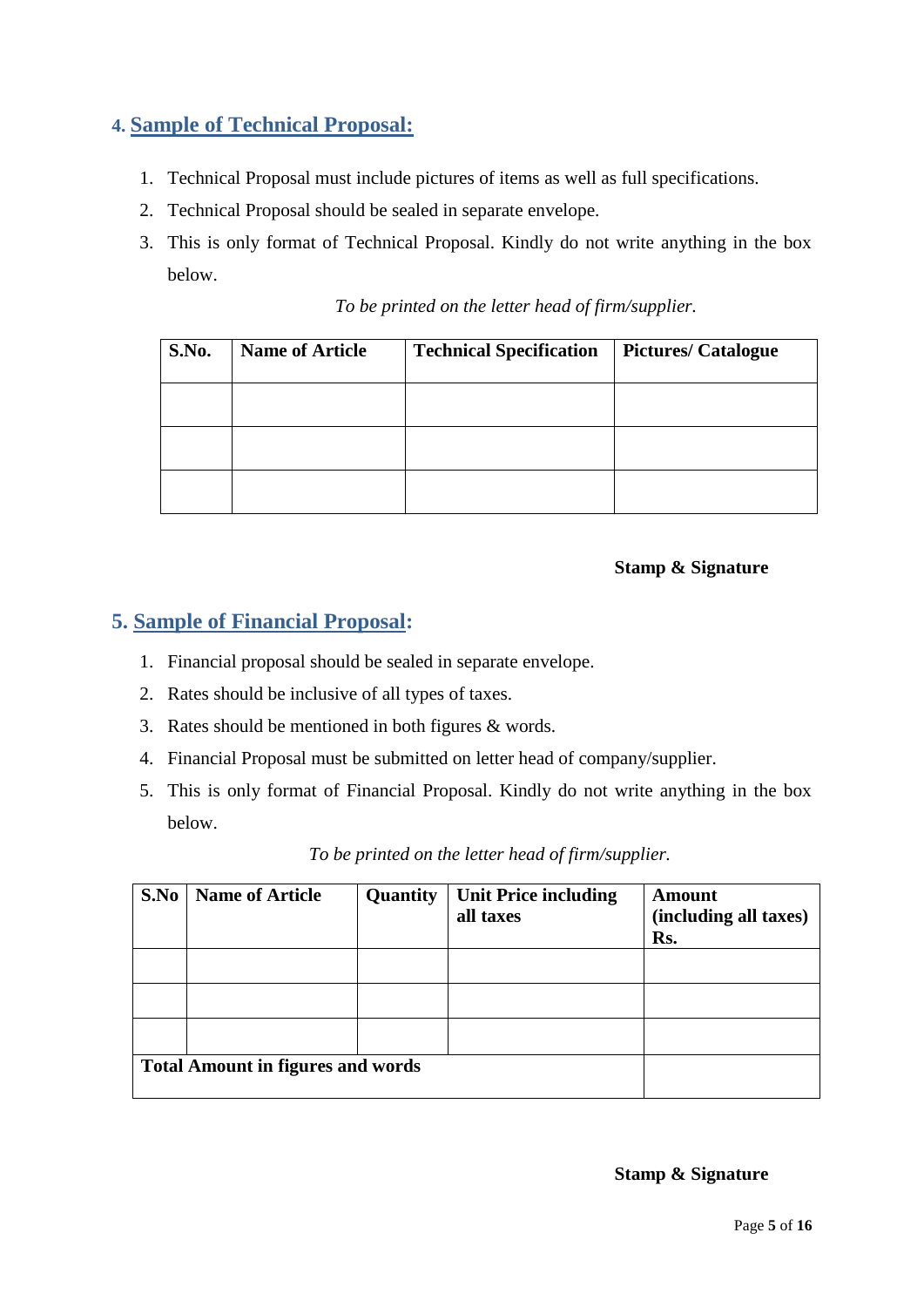# **6. Terms & Conditions:**

- 1. **Bidding Method**: Single Stage-Two Envelopes method will be adopted for bidding process as per SPPRA Rules.
- 2. **Evaluation and Comparison**: The procurement contract (s) will be awarded within bid validity period i.e. 90 days to those bidders (s) whose evaluated bid price is lowest with respect to competitive bidders and market rates.
- <span id="page-5-0"></span>3. **Delayed Delivery:** 2% penalty of the total amount will be imposed per month for which the company/firm/agency failed to deliver within the delivery/execution period. Bidder would be bound to fulfill the contract within 30 days of issuance of Purchase/Work Order.
- 4. **Quantity Delivered:** Competent Authority reserves the right to change/alter/remove any item or article or reduce/enhance quantity as per requirement and availability of funds, as per rules.
- 5. **Condition of Goods**: All items must meet in all respects with the specifications & conditions of the Order and must be in good condition & conform to the best industrial quality standards; otherwise these will be liable to be rejected as per rules.
- 6. **Rejection of Goods:** SHC reserves the right to cancel any or all the items if material is not in accordance with our specification or if the delivery is delayed.
- 7. **Disclosure of Confidential Script/Material:** All rights reserve with the SHC and no information either in written/electronic media/copying form should be disseminated without the permission of the authority.
- 8. **Bid Security:** All bids must be accompanied by an **earnest money/ security of 2% of total bid amount.** The bid security of unsuccessful bidder will be released by SHC after award of work or after expiry of bid validity period as per rules whereas the bid security money of successful bidder will be released after the submission of performance security/ bank guarantee equivalent to 10% of contract price.
- 9. **Resolution of Differences:** In case of any difference or dispute arises between the parties, the same shall be dealt with as per rules.
- 10. **Rules, Regulations & Policies:** All rules, regulations and policies will be governed in accordance to the SPPRA.
- 11. **Rights:** SHC reserve the right to accept or reject any or all tender(s) or terminate proceedings at any stage in accordance to the rules & regulations framed by SPPRA.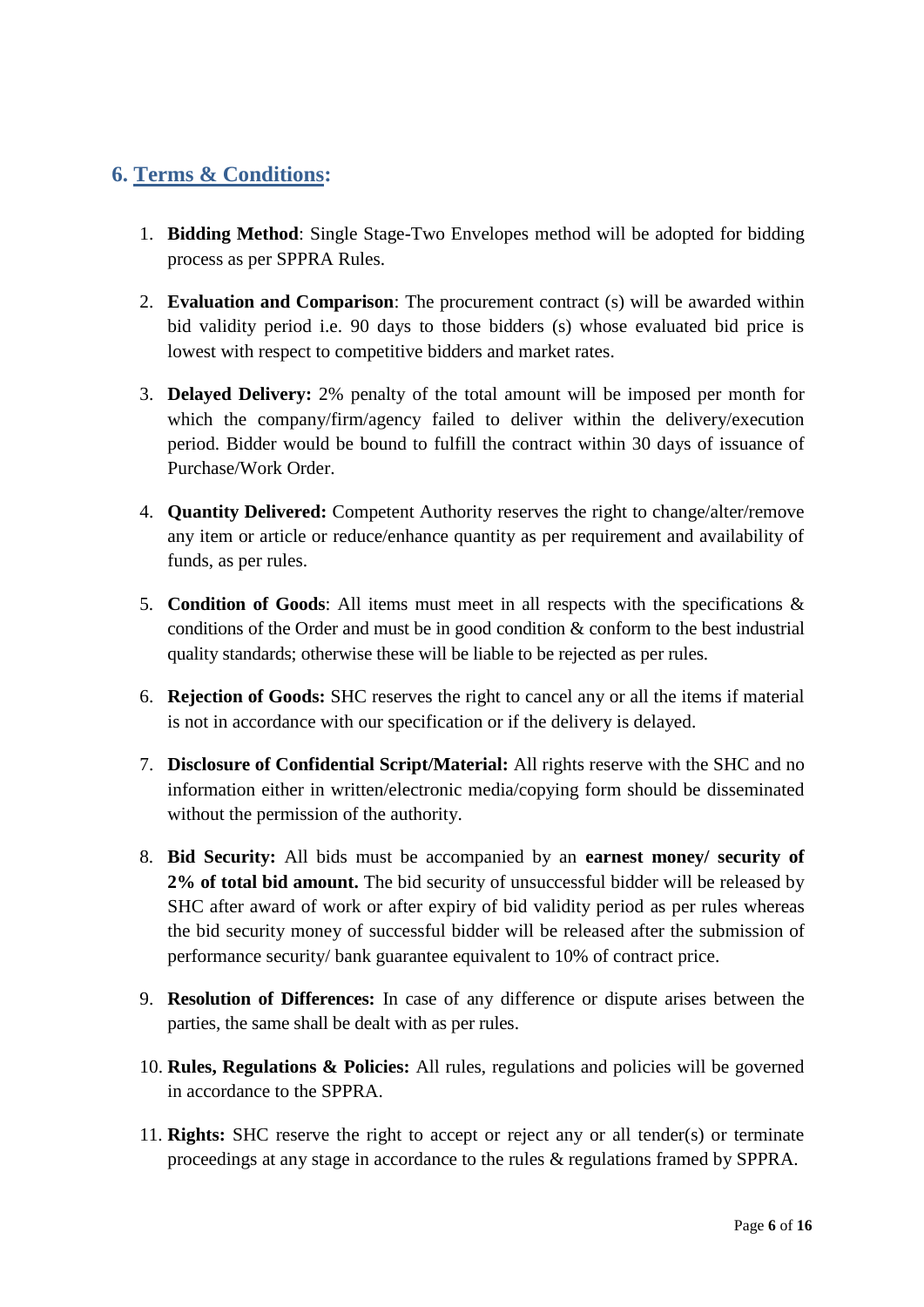- 12. **Mistakes in Calculation:** The contractor/ supplier will be liable for any mistakes in calculation of price/ rate and amount and shall be liable to suffer the loss arises at any stage of contract, due to mistakes in calculation or tax rates.
- 13. **Government tax(es), levi(es) and charges(s)**: All Government taxes (including Income tax and stamp duty), levies and charges will be charged as per rules and applicable rates / denomination of Purchase / Work Order.
- 14. **Contract Cost**: The contractor shall pay all the cost for preparation of legal documents of contract.
- 15. **Stamp Duty**: Stamp duty will be levied as per rules.
- 16. **Other**: SSPRA Rules will be followed for all other terms and conditions not specified/ mentioned/ ambiguous in this tender document. Kindly read SPPRA Rules for further details.

It is hereby certified that the terms and conditions have been read, agreed upon and signed.

| M/s.                              |  |
|-----------------------------------|--|
| <b>Year of Establishment</b>      |  |
| <b>Name of contact Person</b>     |  |
| <b>Address</b>                    |  |
| <b>Sales Tax Registration No.</b> |  |
| <b>National Tax No.</b>           |  |
| Mobile No.                        |  |
| <b>Telephone No.</b>              |  |
| Fax No.                           |  |
| E-mail                            |  |

**Stamp & Signature**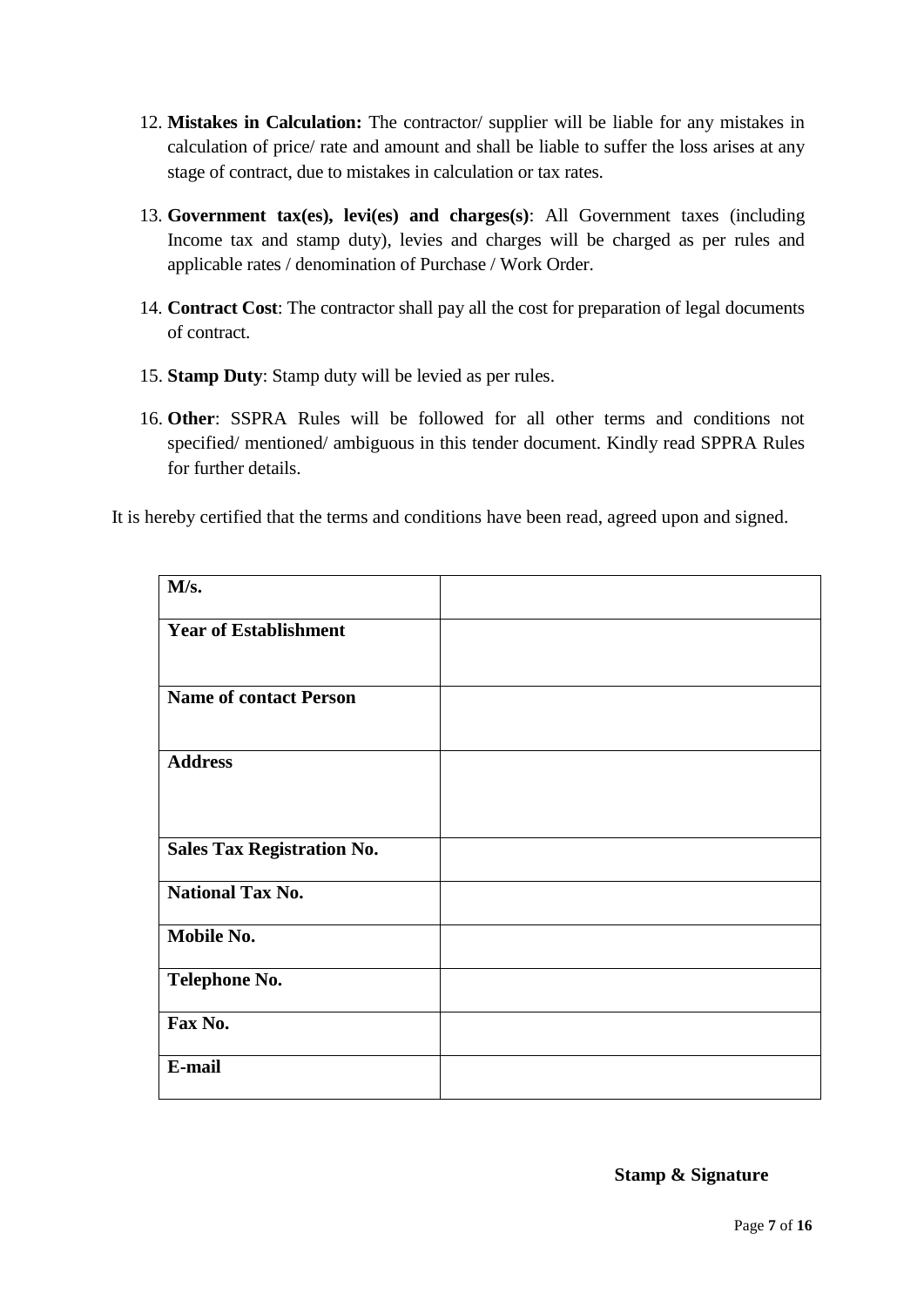# **7. Desired Specifications of furniture and Electrical work at Additional 10 Court for District West and Extension of Bar Room & Library Karachi.**

# Furniture Articles

| Part (A) Bar Room (Ground Floor)                        | $\rm Rs$ |
|---------------------------------------------------------|----------|
| Part (B) Bar Library                                    | Rs.      |
| Part (C) 10 Nos. Courts & Chambers Allied Offices   Rs. |          |
| $(2nd$ floor to Six Floor).                             |          |
| <b>Grand Total Rs.</b>                                  |          |

# Part (A) For the work of Bar Room (Ground Floor)

<span id="page-7-0"></span>

| S.No           | Description                                     | Quantity           | Rate | Unit  | Amount |
|----------------|-------------------------------------------------|--------------------|------|-------|--------|
| 1              | Providing, making, supplying and placing of     | 68 Nos.            |      | Each  |        |
|                | Chester failed leatheriest sofa (three seater)  |                    |      |       |        |
|                | frame made of partal wood, seat and back foam   |                    |      |       |        |
|                | cushioned, seat foam master molty 10 years      |                    |      |       |        |
|                | guaranteed back foam master commander 5         |                    |      |       |        |
|                | years guaranteed upholstered with best quality  |                    |      |       |        |
|                | leatheriest including springs rubber belts,     |                    |      |       |        |
|                | cotton padding and etc complete in all respect  |                    |      |       |        |
|                | as per approve moqab and instruction of client  |                    |      |       |        |
|                | not less than $(78"x32")$ size.                 |                    |      |       |        |
| $\overline{2}$ | Providing, making and supplying canter table    |                    |      |       |        |
|                | top of 12mm glass with plant edge and solid     |                    |      |       |        |
|                | Shesham wood frame including antique polish     |                    |      |       |        |
|                | with hardener coating etc complete in all       |                    |      |       |        |
|                | respect as per approve moqab and instruction of |                    |      |       |        |
|                | client.                                         |                    |      |       |        |
| a)             | <b>Centre Table</b>                             | 40 Nos.            |      | Each  |        |
|                | $2^{\degree}$ -6'x5'-0"                         |                    |      |       |        |
| b)             | Side table/ Coffee table 2'-0x2'-2              | 15 Nos.            |      | Each  |        |
| 3              | Providing and fixing wooden window blinds       | 336                |      | P/Sft |        |
|                | complete in all respect, instruction by the     | Sq.Ft              |      |       |        |
|                | client.                                         |                    |      |       |        |
|                | Size $7'$ -0 $x6'$ -0                           |                    |      |       |        |
|                |                                                 | Part (A) Total Rs. |      |       |        |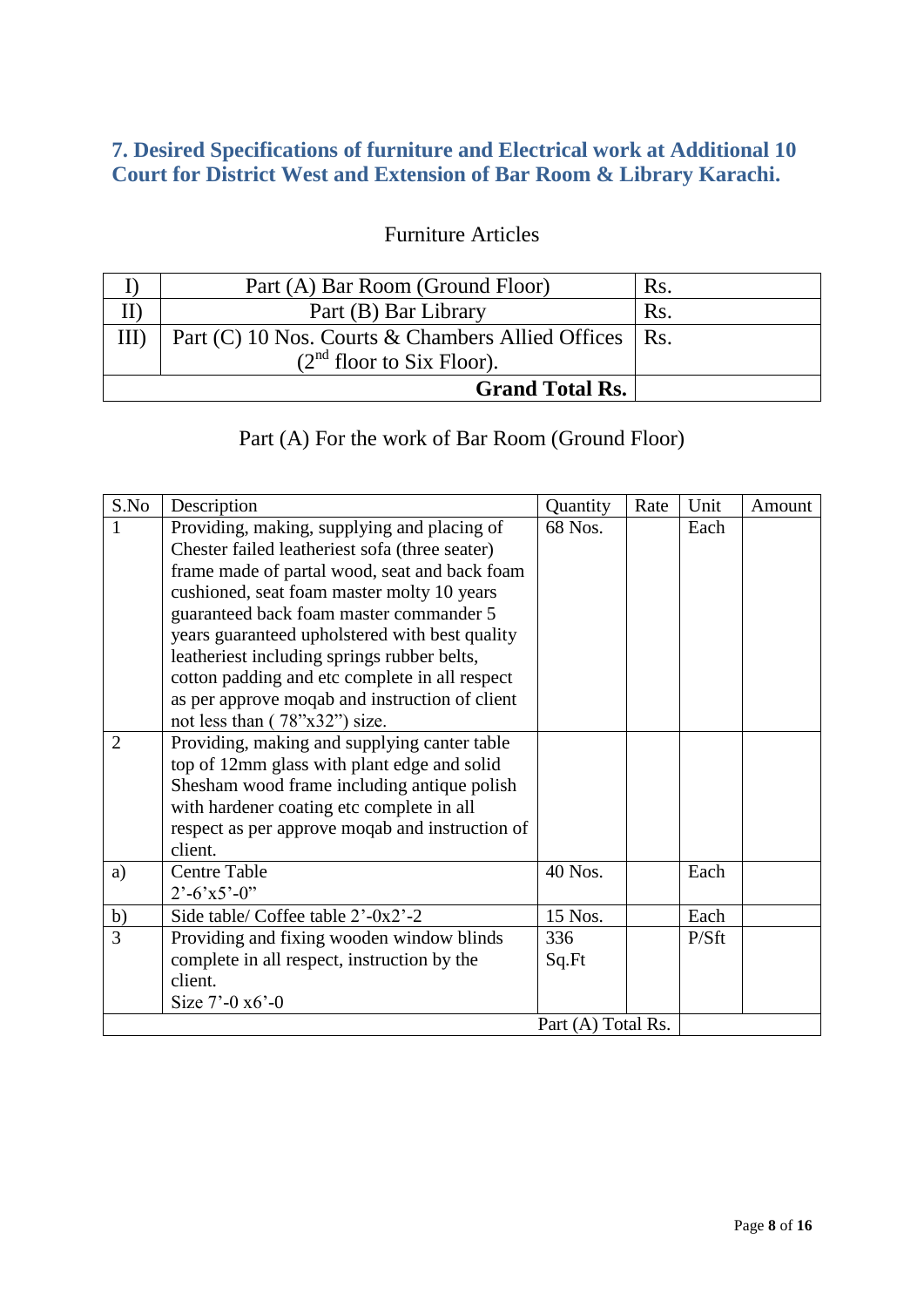| S.No           | Description                                                                                                                                                                                                                                                                                                                        | Quantity     | Rate | Unit         | Amount |
|----------------|------------------------------------------------------------------------------------------------------------------------------------------------------------------------------------------------------------------------------------------------------------------------------------------------------------------------------------|--------------|------|--------------|--------|
|                | (i)Furniture                                                                                                                                                                                                                                                                                                                       |              |      |              |        |
| $\mathbf{1}$   | <b>Book Cases</b><br>Providing and fixing single sided book cases<br>made of 3/4" inch powder coated steel pipi with<br>an MDF border on all sides height 10" depth<br>19" the interior height between shelves will be<br>11 inches.                                                                                               | 44 Nos.      |      | Each         |        |
| $\overline{2}$ | <b>Book Cases</b><br>Providing and fixing double sided book cases<br>made of 3/4" inch powder coated steel pipi with<br>an MDF border on all sides height 10" depth<br>19" the interior height between shelves will be<br>11 inches.                                                                                               | 40 Nos.      |      | Each         |        |
| 3              | Long book case behind reception counter.<br>Providing and fixing a long and low single<br>sided book case made of $\frac{3}{4}$ " inch poweder<br>coated steel pipe with an MDF border on all<br>sides height 23" length 7" feet and depth 9.5"<br>the interior height between shelves will be 11<br>inches.                       | 2 Nos        |      | Each         |        |
| $\overline{4}$ | Reading tables.<br>Providing and placing tables of approx. 8" in<br>length and 4" in width the table will have an<br>MDF top with a matt deco painted metal base<br>made with 2" by 2" pipe.                                                                                                                                       | 21 Nos.      |      | Each         |        |
| 5              | <b>Computer Table</b><br>Providing and placing computer table of<br>approx. 2" in depth the tables will have an<br>MDF top with a powder coated metal base<br>made with 2" by 2" pipe with rectangular wire<br>caps for easy access to the CPU underneath the<br>table will have cable management built in<br>underneath the tops. | 110<br>Sq.Ft |      | Per<br>Sq.Ft |        |
| 6              | CPU table<br>Mobile stands for holding CPU under computer<br>tables (from inter wood).                                                                                                                                                                                                                                             | 20 Nos.      |      | Each         |        |
| 7              | Chairs for reading tables<br>Providing chairs for reading tables the base of<br>the chairs will be of powder coated steel and<br>the seat will be durable fabric/leatheriest the<br>chairs will be purchased from inter wood/<br>chairster of the equivalent.                                                                      | 130 Nos.     |      | Each         |        |
| 8              | <b>Chairs of Computer Lab</b><br>Providing low back chairs for computer tables<br>the chairs will have durable caster and the seat                                                                                                                                                                                                 | 20 Nos       |      | Each         |        |

# Part (B) For the work of Bar Library (First Floor)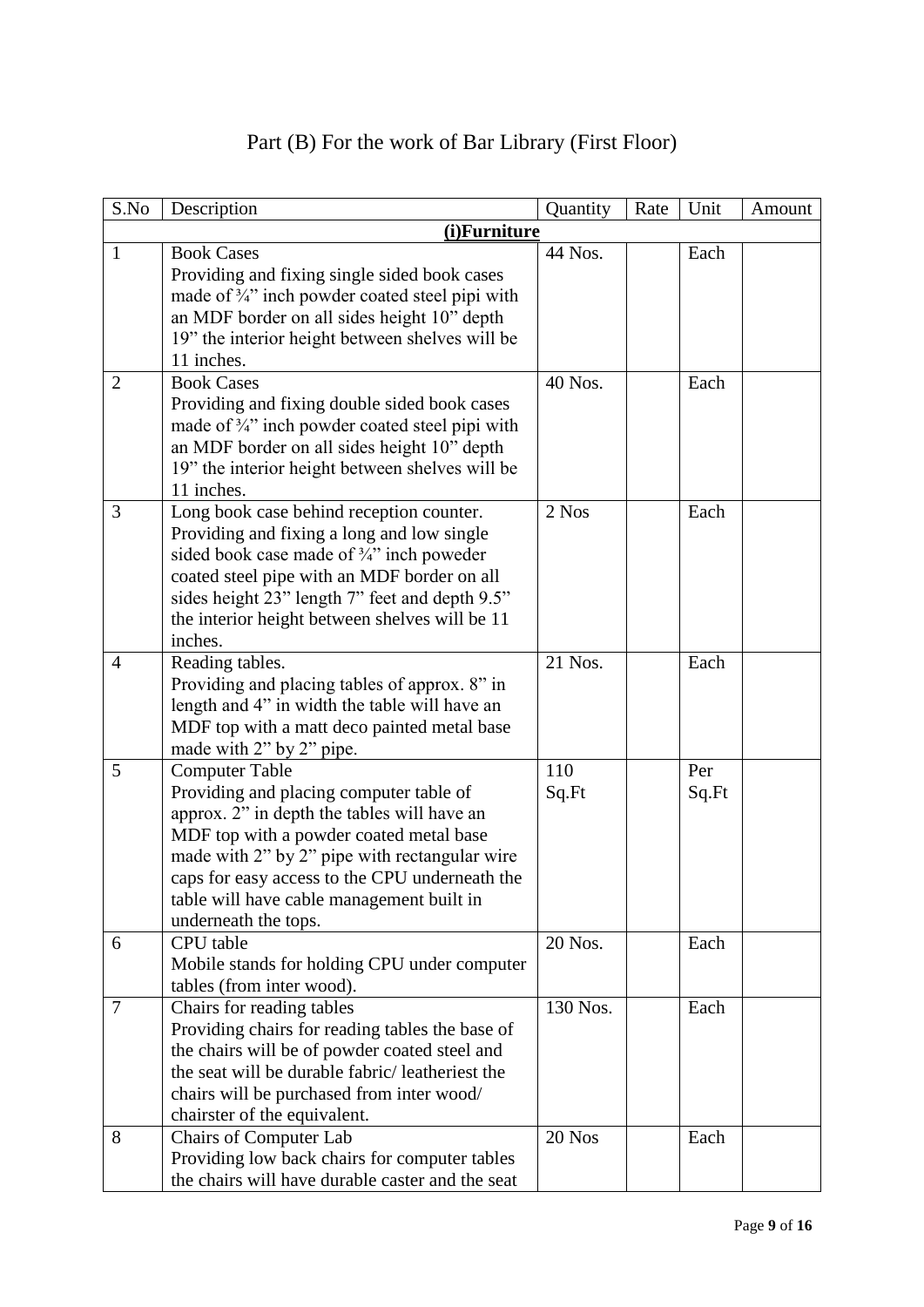|                | will be durable fabric and the back will be        |               |              |
|----------------|----------------------------------------------------|---------------|--------------|
|                | mesh the chairs will be purchased from inter       |               |              |
|                | wood/ Chairster or the equivalent.                 |               |              |
| 9              | Chairs for reception                               | 2 Nos         | Each         |
|                | Providing high back chairs for reception the       |               |              |
|                | chairs will have durable and will have neck        |               |              |
|                | support alongwith adjustable arm rests the         |               |              |
|                | chairs will be purchased from inter wood/          |               |              |
|                | chairster or the equivalent                        |               |              |
| 10             | Reception table                                    | $1$ No        | Each         |
|                | Providing and placing table at reception counter   |               |              |
|                | the table will be have a similar look to the book  |               |              |
|                | cases and will be made of powder coated metal      |               |              |
|                | and MDF the table will incorporate a set of        |               |              |
|                | drawers.                                           |               |              |
| 11             | Table for Photocopy area                           | 1 No.         | Each         |
|                | Providing a table for the photocopy area it will   |               |              |
|                | similar in look to the reception table and it will |               |              |
|                | also have a set of drawers.                        |               |              |
| 12             | Guard table                                        | $1$ No        | Each         |
|                | Providing a table for a guard outside the library  |               |              |
|                | the top will be of MDF and the base will be        |               |              |
|                | made of powder coats steel.                        |               |              |
| 13             | Mobile drawer unit                                 | $1$ No        | Each         |
|                | Providing a mobile drawer unit for the guard       |               |              |
|                | outside the library the unit will be made of       |               |              |
|                | MDF and will have 3 drawers with stainless         |               |              |
|                | steel ball bearing slides.                         |               |              |
|                |                                                    |               | Total Rs.(i) |
|                | (i)ELECTRICAL WORKS                                |               |              |
| 1              | Tube light fixtures for reading tables             | 22 Nos.       | Each         |
|                | Providing and fixing LED tube lights over          |               |              |
|                | reading tables each fixture will have 2 four foot  |               |              |
|                | long tube light (32 watts 4000 Kelvin) and will    |               |              |
|                | be set in an polished pure oak wood frame          |               |              |
|                | which will be anchored to the roof with coated     |               |              |
|                | metal rods.                                        |               |              |
| $\overline{2}$ | Tube light fixtures for book cases                 | 30 Nos.       | Each         |
|                | Providing and fixing LED tube light for            |               |              |
|                | illuminating the top of the book cases each tube   |               |              |
|                | light will be 4 foot long 40 watts and 4000        |               |              |
|                | kelvin.                                            |               |              |
| 3              | Tube light fixtures for book cases (up light).     | 50 Nos.       | Each         |
|                | Providing and fixing LED tube light for            |               |              |
|                | illuminationg the top of the book cases each       |               |              |
|                | tube light will be 4 foot long 40 watts and 4000   |               |              |
|                | kelvin.                                            |               |              |
| $\overline{4}$ | <b>Track Light</b>                                 | <b>98 Nos</b> | Each         |
|                | Providing and fixing 10 watts tracks lights        |               |              |
| 5              | Track light tracks                                 | 30 Nos        | Each         |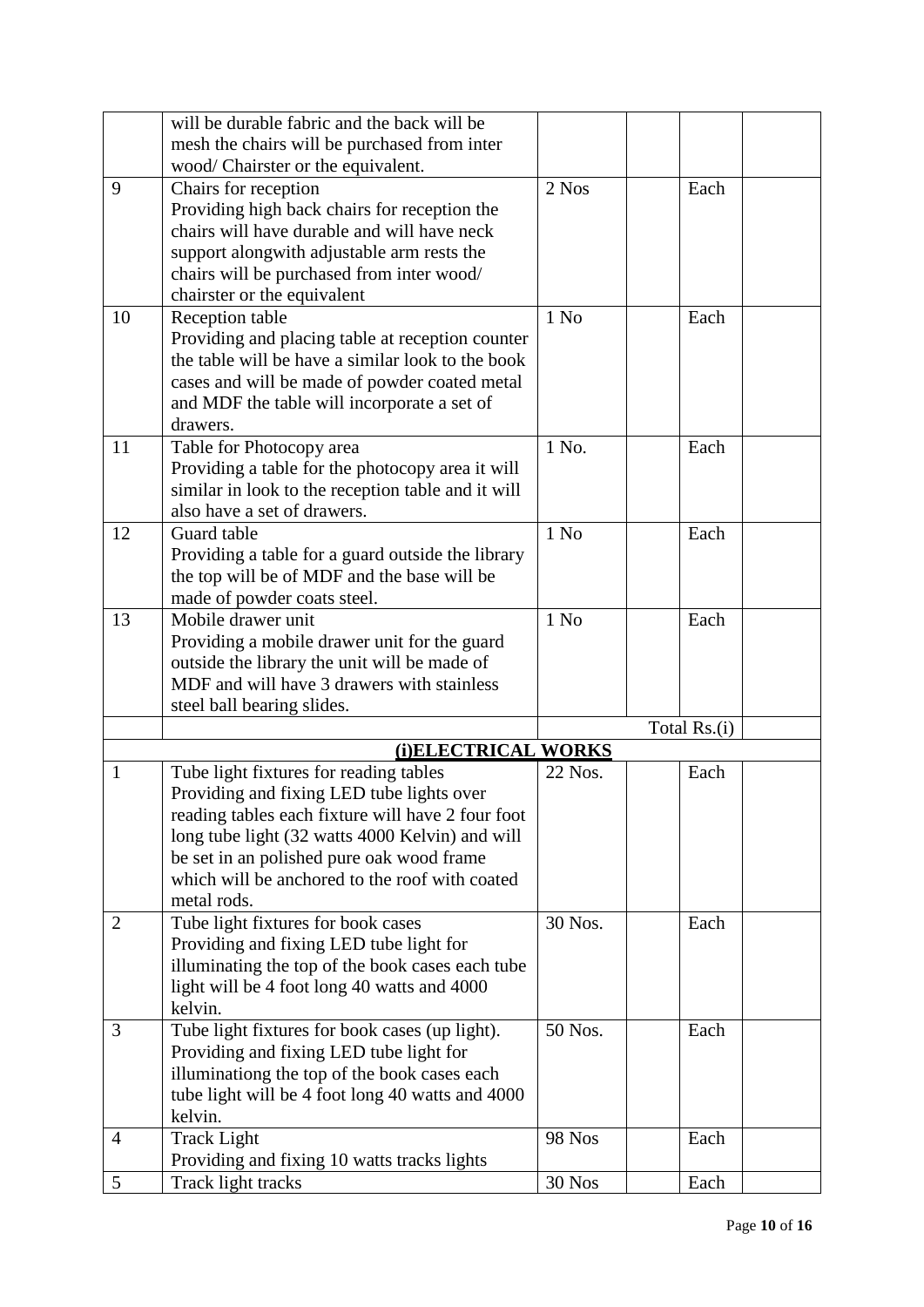|                | Supply and installation of tracks for lights                                                |                |      |  |
|----------------|---------------------------------------------------------------------------------------------|----------------|------|--|
| $\overline{7}$ | <b>Electric Wire</b>                                                                        |                |      |  |
| A)             | Coils of 3/29 of Pakistan cables                                                            | 8 Nos.         | Each |  |
| B)             | Coils of 23/76 (2 core) of Pakistan cables.                                                 | 5 Nos.         | Each |  |
| $\mathcal{C}$  | Coils of 7/29 (2 core) of Pakistan cables.                                                  | 7 Nos.         | Each |  |
| $\overline{8}$ | Misc. Electric material                                                                     | 1 Nos.         | Each |  |
|                | Supply and installation of additional plug and                                              |                |      |  |
|                | switch board slips for wire concealment                                                     |                |      |  |
|                | grinding discs etc.                                                                         |                |      |  |
| 9              | Electric Labor                                                                              | 1 Nos.         | Each |  |
|                | Labor for rewiring site moving plugs and                                                    |                |      |  |
|                | boards and installing all lights                                                            |                |      |  |
| 10             | Masonry labor and materials                                                                 | $1$ No         | Each |  |
|                | Labor and materials for covering up and                                                     |                |      |  |
|                | repairing ceiling and wall grooves made by                                                  |                |      |  |
|                | electrician to rewire light and fan connection                                              |                |      |  |
| 11             | Painting labor and material                                                                 | $1$ No         | Each |  |
|                | Labor and material for painting and finishing                                               |                |      |  |
|                | ceiling and wall groove made by electrician to                                              |                |      |  |
|                | rewire light and fan connection.                                                            |                |      |  |
|                |                                                                                             |                |      |  |
| 12             | Misc.                                                                                       | 420 Nos.       | Each |  |
|                | Glass partitions and doors                                                                  |                |      |  |
|                | Providing and fixing a glass partition in 12mm                                              |                |      |  |
|                | tempered glass the glass will be set in a black<br>aluminum frame and there will be 3 doors |                |      |  |
|                |                                                                                             |                |      |  |
|                | complete with machinery.                                                                    |                |      |  |
|                |                                                                                             | Total (ii) Rs. |      |  |
|                | Part B Bar Library (i-ii) Total Rs.                                                         |                |      |  |

# Part (C) For the work of 10 Nos Courts and Chambers Allied Offices  $(2^{nd}$  floor to  $6^{\text{th}}$  floor)

| Nos.                        | Description                                       | Quantity | Rate | Unit | Amount |  |  |
|-----------------------------|---------------------------------------------------|----------|------|------|--------|--|--|
| List of one Court Furniture |                                                   |          |      |      |        |  |  |
|                             | Lawyers desk 90" x18"x36" all made of             | $2$ Nos. |      | Each |        |  |  |
|                             | Shesham sold beading and molding with             |          |      |      |        |  |  |
|                             | superior quality sprit polished as approved.      |          |      |      |        |  |  |
| $\overline{2}$              | Lawyers and visitor benches 90" x 18" x 36"       | $2$ Nos. |      | Each |        |  |  |
|                             | made of solid Shesham wood seat cushion with      |          |      |      |        |  |  |
|                             | best quality 4" thick molty foam back cushion     |          |      |      |        |  |  |
|                             | covered with rexine with superior quality sprit   |          |      |      |        |  |  |
|                             | polished as approved.                             |          |      |      |        |  |  |
| 3                           | Lawyers and visitors benches 90"x18"x36"          | 6 Nos.   |      | Each |        |  |  |
|                             | made of solid Shesham wood seat and back          |          |      |      |        |  |  |
|                             | with superior quality sprit polished as approved. |          |      |      |        |  |  |
| $\overline{4}$              | Judges chairs for court room all made of solid    | 1 Nos.   |      | Each |        |  |  |
|                             | Shesham wood with star on back high back seat     |          |      |      |        |  |  |
|                             | back knitted with Singapore can sprit polish as   |          |      |      |        |  |  |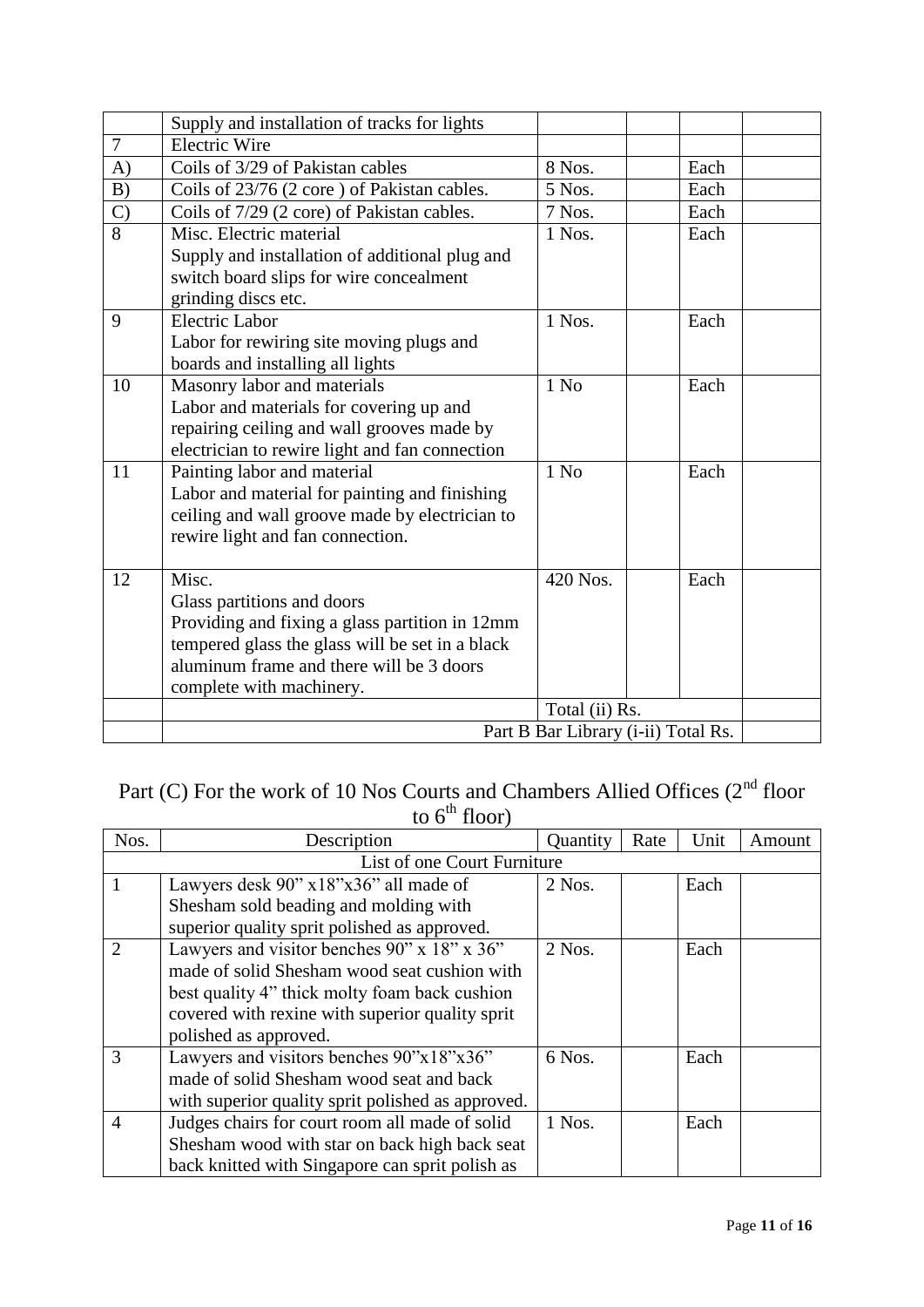|        | approved.                                                                                      |         |      |  |
|--------|------------------------------------------------------------------------------------------------|---------|------|--|
| 5      | Judge table for court room 72"x48"x30" top,                                                    | 1 No.   | Each |  |
|        | Shesham veneer board sprit polish as approved.                                                 |         |      |  |
| 6      | Reader/stenographer table 48"x24"x30" with                                                     | 2 Nos.  | Each |  |
|        | three drawers on one side Shesham veneer                                                       |         |      |  |
|        | board sprit polished approved.                                                                 |         |      |  |
| $\tau$ | Rostrum for Court room 30"x15"x14" made of                                                     | 2. Nos  | Each |  |
|        | Shesham veneer board sprit polished as                                                         |         |      |  |
|        | approved.                                                                                      |         |      |  |
| 8      | Office chairs seat back wooden solid Shesham                                                   | 5 Nos.  | Each |  |
|        | wood sprit polished as approved.                                                               |         |      |  |
| 9      | Office chair seat knitted with singapuri cane                                                  | 10 Nos. | Each |  |
|        | back wooden solid Shesham wood sprit polish                                                    |         |      |  |
|        | as approved.                                                                                   |         |      |  |
| 10     | Computer table $3'x2'x2'x''$ with drawers on                                                   | $1$ No  | Each |  |
|        | one side CPU cabinet and key board try                                                         |         |      |  |
|        | Shesham veneer board sprit polished with                                                       |         |      |  |
|        | computer chair as approved.                                                                    |         |      |  |
| 11     | Office table $4'x2'x2'x''$ with three drawers on                                               | 5 Nos.  | Each |  |
|        | one side made with Shesham veneer board sprit                                                  |         |      |  |
|        | polished as approved.                                                                          |         |      |  |
| 12     | Reading room table $8'x4'x2'2'$ with Shesham                                                   | $1$ No  | Each |  |
|        | veneer board top, frame Shesham wood                                                           |         |      |  |
|        | molding sprit polished as approved.                                                            |         |      |  |
| 13     | Steel almirah 6'x3 $\frac{1}{2}$ " x1 $\frac{1}{2}$ " using 22 gauge                           | 5 Nos.  | Each |  |
|        | steel sheet with two drawers complete as                                                       |         |      |  |
|        | approved design.                                                                               |         |      |  |
| 14     | Steel rack three side open for store and record                                                | 6 Nos.  | Each |  |
|        | room 6"x $3\frac{1}{2}$ " x $1\frac{1}{2}$ " using angle iron with 22                          |         |      |  |
|        | gauge steel sheet shelf complete as approved                                                   |         |      |  |
|        | design.                                                                                        |         |      |  |
| 15     | Steel almirah for library measuring size 6'x3                                                  | 3 Nos.  | Each |  |
|        | $\frac{1}{2}$ " x 1 $\frac{1}{2}$ " using 22 gauge steel sheet front                           |         |      |  |
|        | doors with glass as approved design.                                                           |         |      |  |
| 16     | Sofa set five seated with separate seat back                                                   | 1 No.   | Each |  |
|        | foam master molty foam seats with center table<br>set $(1+2)$ frame made of solid Shesham wood |         |      |  |
|        | sprit polished as approved.                                                                    |         |      |  |
| 17     | Rolling rack for chamber measuring 2'x2'x4'                                                    | 1 No.   | Each |  |
|        | made with solid Shesham and veneer board                                                       |         |      |  |
|        | sprit polished as per approved design.                                                         |         |      |  |
| 18     | Judges table for chamber $5'x3'x2'2''$ with rack                                               | 1 No.   | Each |  |
|        | sliding doors $3\frac{1}{2}$ "x 15'x 28" all made of                                           |         |      |  |
|        | Shesham veneer board Shesham wood molding                                                      |         |      |  |
|        | sprit polished as approved design.                                                             |         |      |  |
| 19     | Revolving chair for judges chamber seat and                                                    | 1 No.   | Each |  |
|        | back knitted with singapuri can with star on                                                   |         |      |  |
|        | back frame solid Shesham wood sprit polished                                                   |         |      |  |
|        | as approved.                                                                                   |         |      |  |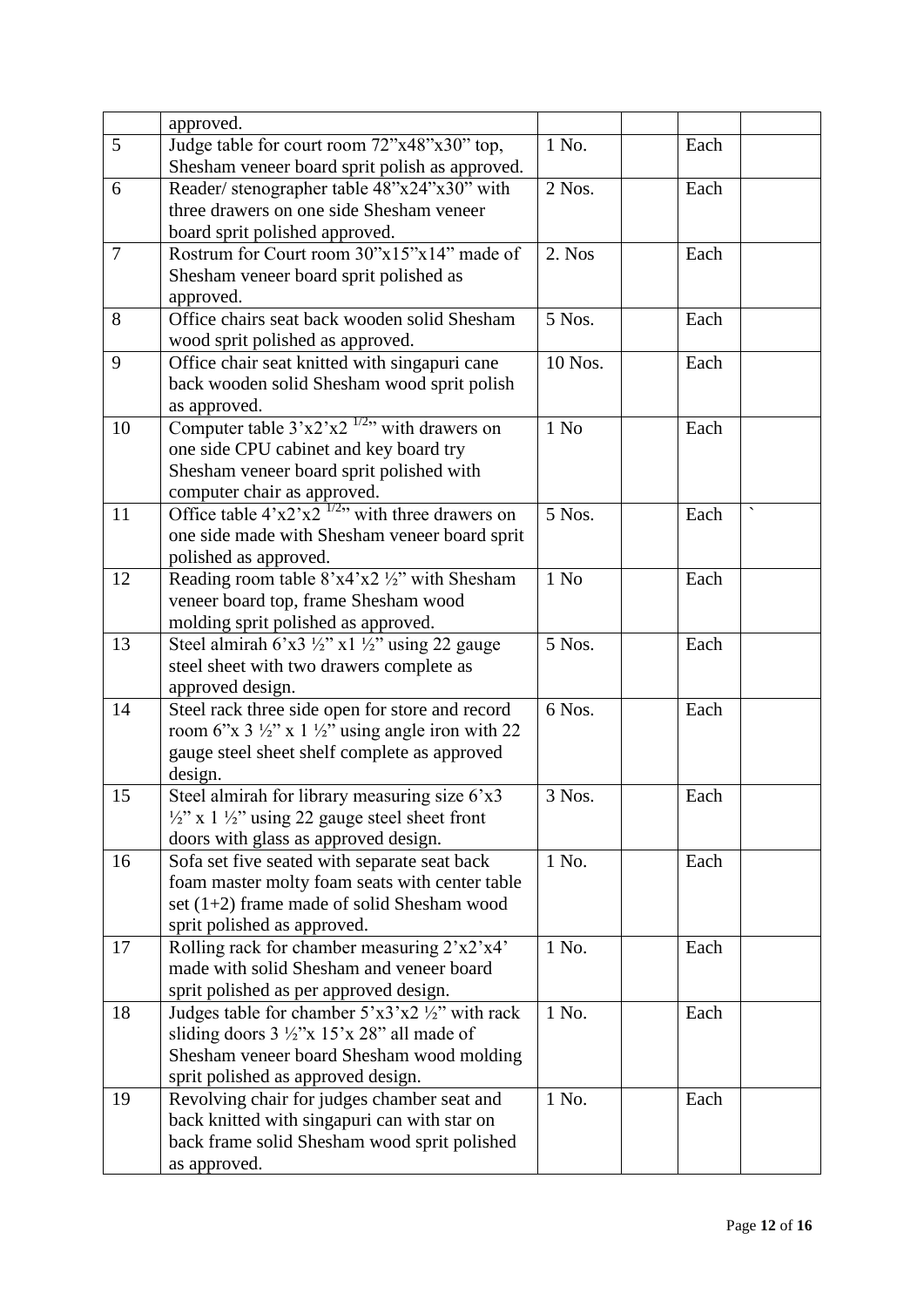| 20 | Chair in judges chamber with seat and back          | 6 Nos.                     | Each   |  |
|----|-----------------------------------------------------|----------------------------|--------|--|
|    | knitted singapuri can Shesham wood sprit            |                            |        |  |
|    | polish as approved.                                 |                            |        |  |
| 21 | Steel almirah size 6'x3'x18' all made by 22         | $4$ Nos.                   | Each   |  |
|    | SWG with gray hammer paint as approved.             |                            |        |  |
| 22 | Steel file cabinet with four drawers size           | 1 No.                      | Each   |  |
|    | 54"x24"x18" all made by 22 SWG with gray            |                            |        |  |
|    | hammer paint approved.                              |                            |        |  |
| 23 | Fixed plastic chair (3 in one) for litigant public. | 4 No.                      | Each   |  |
| 24 | Glass for judges table 6'x4'                        | 1 No.                      | Each   |  |
| 25 | Glass for judges table with side tacks for          | 1 No.                      | Each   |  |
|    | chamber $5'x3'$ 1 No. $42''x16''5'x3'$ 1 No.        |                            |        |  |
|    | $42^{\prime\prime} \times 16^{\prime\prime}$ 1 No.  |                            |        |  |
| 26 | Footrest all made of Shesham veneer board           | $2$ Nos.                   | Each   |  |
|    | with Shesham wood sprit polished.                   |                            |        |  |
| 27 | Wooden railing 36" height post 8" c/c square i/c    | 22.0 Rft.                  | P/Rft. |  |
|    | D- railing in top i/c polishing etc complete.       |                            |        |  |
|    |                                                     | Total Rs.                  |        |  |
|    |                                                     | Part $(C)$ Total x 10 (for |        |  |
|    |                                                     | 10 Courts.)                |        |  |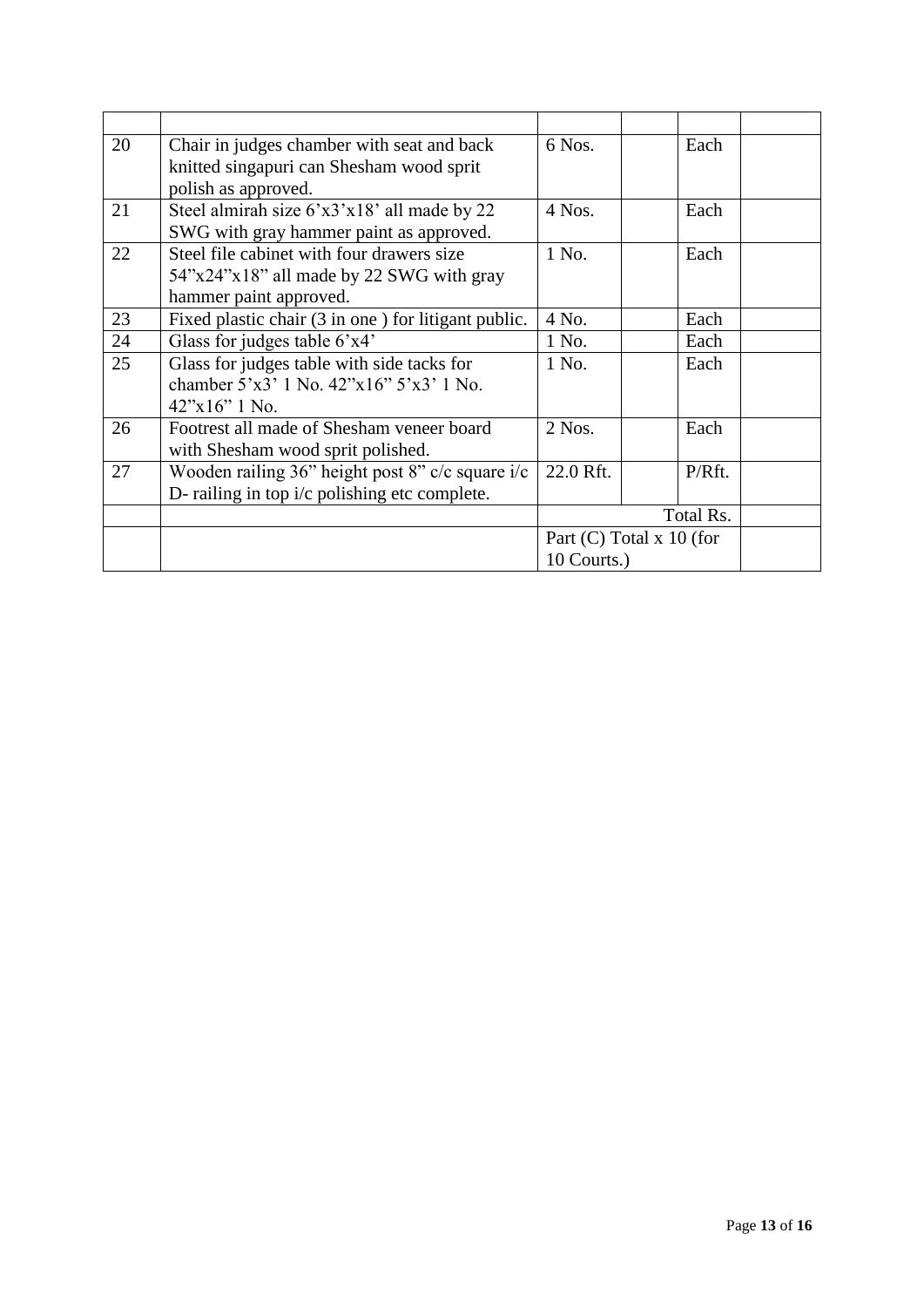## **8. Sample of Proposal Submission Form:**

*To be printed on the letter head of firm.*

Tender Reference No. 03/PD Dated\_\_\_\_\_\_\_\_\_\_\_\_\_\_\_\_\_\_\_\_\_

Name of Contract:

<span id="page-13-0"></span>The Learned Project Director, Sindh High Court, Karachi.

Dear Sir,

We, the undersigned, offer to provide our services for "\_\_\_\_\_\_\_\_\_\_\_\_\_\_\_\_\_\_\_\_\_\_\_\_, as a Bid, sealed in an envelope.

We understand you are not bound to accept any Proposal you receive and reserves the right to accept or reject any offer and to annul the bidding process and reject all proposals without assigning any reason or having to owe any explanation whatsoever.

The decision of the Hon"ble Development Committee shall be final and cannot be challenged on any ground at any forum and Sindh High Court will not be liable for any loss or damage to any party.

Sincerely,

**Name Designation, Name of Company**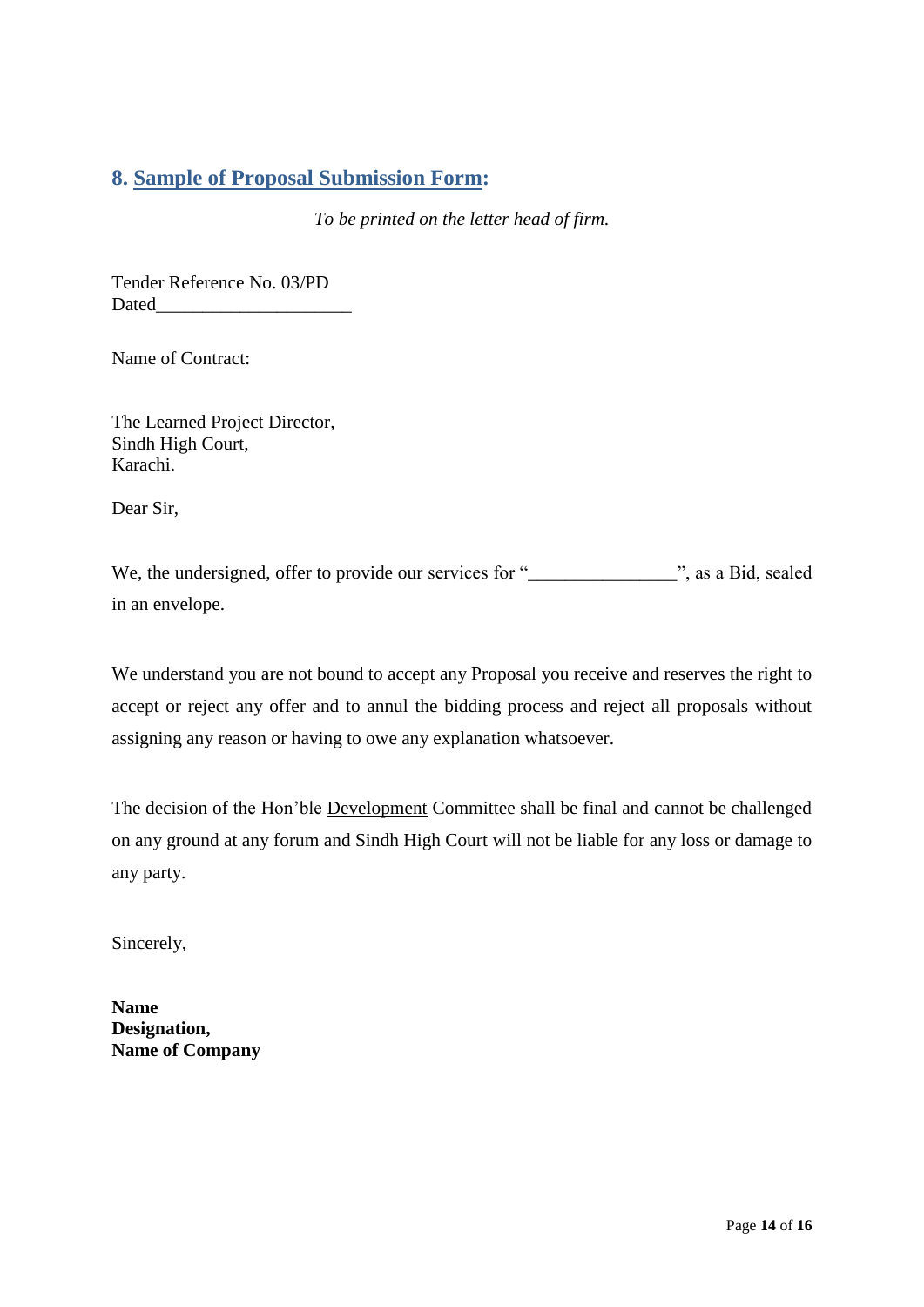# **9. Sample of Articles of Agreement:**

**This Agreement** made this \_\_\_\_\_\_\_\_\_ day of \_\_\_\_\_\_\_\_ 2019, by and between the Project Director, Sindh High Court, Karachi, Sindh, including his successors in office and Assignees / Agents, acting through the learned Registrar, hereinafter called the "**SHC**", of the one part,

And M/s <u>\_\_\_\_\_\_\_\_\_\_\_\_\_\_\_\_\_\_</u>, located at \_\_\_\_\_\_\_\_\_\_\_\_\_\_\_\_\_\_\_\_\_\_\_\_\_\_\_\_\_\_\_\_\_\_\_\_\_, hereinafter called the "**Contractor**" which expression shall include their successors, legal representatives of the second part.

<span id="page-14-0"></span>Whereas the **SHC** requires supply of **\_\_\_\_\_\_\_\_\_\_\_\_\_\_\_\_\_\_\_\_\_\_\_\_\_\_\_** and whereas the Contractor has agreed to supply, the said items valued at **Rs.**\_\_\_\_\_\_\_\_\_ and words (\_\_\_\_\_\_\_\_\_\_\_\_\_\_\_\_\_\_\_\_\_\_\_\_\_\_\_\_\_\_\_\_\_\_\_\_\_\_\_) as per Purchase Orders, subject to the terms and conditions set forth, hereinafter, which have been accepted by the **Contractor**.

#### **Now this Agreement witnesses as follows:**

- 1. In this agreement words and expressions shall have the same meanings as are respectively assigned to them in the **Conditions of Contract** hereinafter referred to.
- 2. The following documents which, for the purpose of identification, have been signed by \_\_\_\_\_\_\_\_\_\_\_\_\_\_\_\_\_\_\_\_\_\_\_\_\_\_ on behalf of the **Contractor,** and by the learned Registrar on behalf of the **SHC**, all of (name and designation of the authorized person)

Which shall be deemed to form and be read and construed as a part of this **Agreement**  viz.

- a) Articles of Agreement;
- b) Instructions to Tenderers;
- c) Conditions of Contract;
- d) Contractor"s Offer including the relevant correspondence prior to signing of this

Agreement with all Annexures duly filled in.

- e) The specifications of the items; and
- f) Bill of Quantity with prices.
- 3. In consideration of the payment to be made to the Contractor, the **Contractor** hereby **covenants** with the SHC to supply & deliver all items in conformity in all respects of the Contract on quarterly basis, as mentioned in Purchase Orders.
- 4. The **SHC** hereby **covenants to pay** the Contractor in consideration of the supply & delivery of items at the contact price on quarterly basis subject to release of funds.

**In Witness Thereof** the parties have hereunto set their respective hands and seals, the day, month and year first above written.

#### **WITNESSES:**